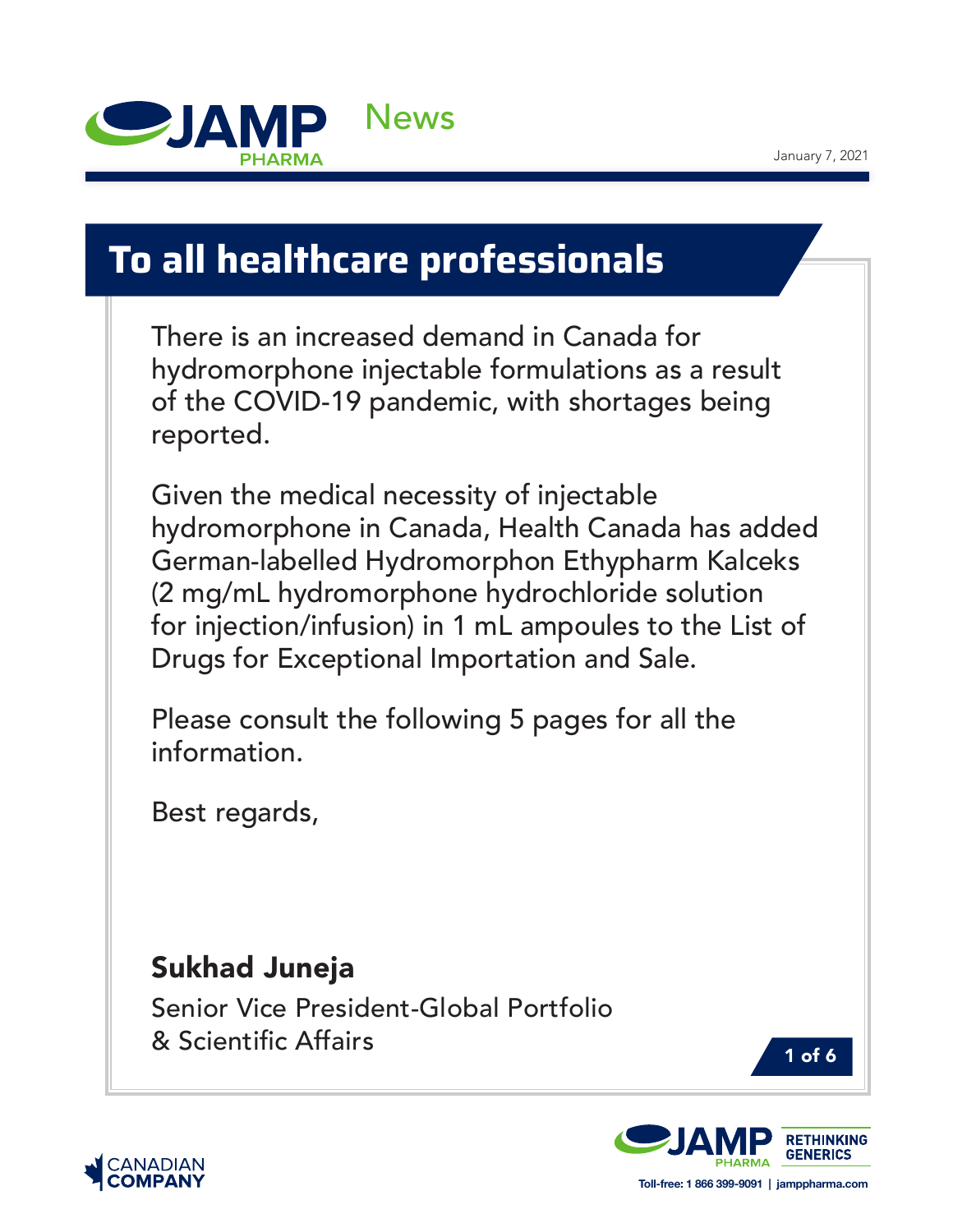**Important Safety Information Importation of German-labelled Hydromorphon Ethypharm Kalceks (Hydromorphone Hydrochloride Solution for Injection) due to Potential Shortage of Canadian-labelled HYDROmorphone**



2020/08/31

#### **Audience**

Healthcare professionals including pharmacists, anesthesiologists, critical care physicians, emergency physicians, pain physicians, oncologists, and palliative care specialists.

#### **Key messages**

- **There is an increased demand in Canada for hydromorphone injectable formulations as a result of the COVID-19 pandemic, with shortages being reported.**
- **Given the medical necessity of injectable hydromorphone in Canada, Health Canada has added German-labelled Hydromorphon Ethypharm Kalceks (2 mg/mL hydromorphone hydrochloride solution for injection/infusion) in 1 mL ampoules to the List of Drugs for Exceptional Importation and Sale.**
- **Healthcare professionals are advised to take additional care to help prevent serious medication errors and patient harm given the following:** 
	- o **TALLman lettering of the drug name, HYDROmorphone, a strategy normally used in Canada to accentuate the difference in its name from morphine, is absent from the German label (see Appendix A).**
- **Healthcare professionals are advised to use the Canadian-labelled prescribing information as a reference (https://healthproducts.canada.ca/dpd-bdpp/index-eng.jsp), taking into consideration the following differences:** 
	- o **In Canada, hydromorphone products are indicated for use in patients aged 18 years and above. In Germany, Hydromorphon Ethypharm Kalceks products are indicated for use in patients aged 12 years and above.**
	- o **In Canada, hydromorphone injection is authorized for subcutaneous, intramuscular or slow intravenous administration. German-labelled Hydromorphon Ethypharm Kalceks is labelled for subcutaneous and intravenous routes of administration only. However, there are no qualitative or quantitative differences in the drug product formulation between the German-labelled product and the Canadianlabelled product.**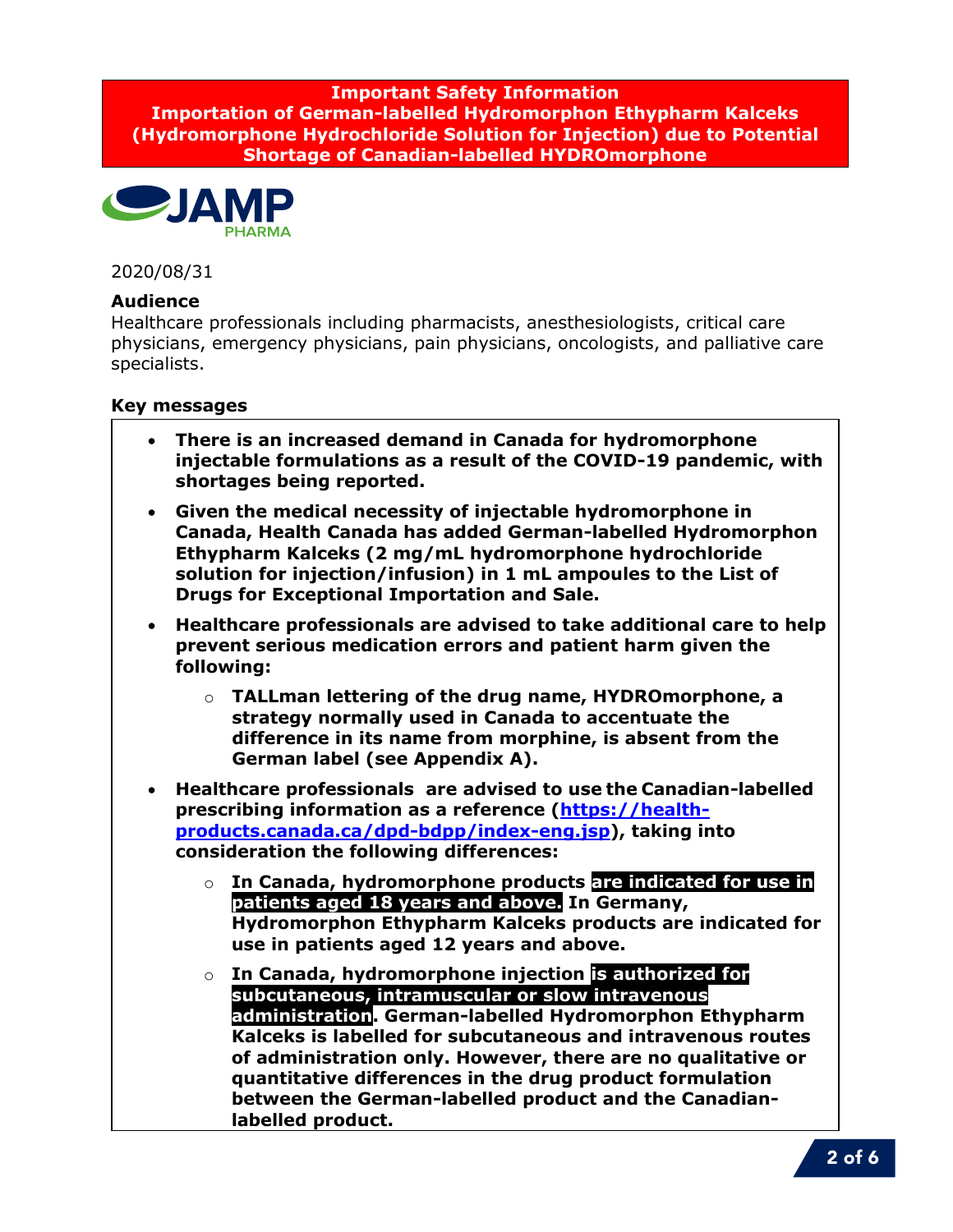#### **Issue**

There is an increased demand for hydromorphone injectable formulations in Canada as a result of the COVID-19 pandemic. Some manufacturers have reported shortages of this product (www.drugshortagescanada.ca).

Given the medical necessity of injectable hydromorphone, Health Canada has added German-labelled Hydromorphon Ethypharm Kalceks to the List of Drugs for Exceptional Importation and Sale (https://www.canada.ca/en/healthcanada/services/drugs-health-products/compliance-enforcement/covid19-interimorder-drugs-medical-devices-special-foods/information-provisions-related-drugsbiocides/list.html).

#### **Products affected**

| <b>Manufacturer</b> | <b>Product</b>                                                                  | Strength/<br>Packaging     | <b>Route of</b><br>administration | <b>Identifying</b><br>code in<br>authorizing<br>country |
|---------------------|---------------------------------------------------------------------------------|----------------------------|-----------------------------------|---------------------------------------------------------|
| AS KALCEKS          | Hydromorphon<br>Ethypharm<br><b>Kalceks</b><br>(Hydromorphone<br>Hydrochloride) | $2$ mg/mL<br>1 mL ampoules | Subcutaneous<br>Intravenous       | 2201455.00.00<br>(Germany)                              |

Canadian importer: Innomar Strategies Inc. Canadian distributor: JAMP Pharma Corporation German manufacturer: Ethypharm Kalceks Refer to **Appendix A** for images of the German-labelled hydromorphone product.

#### **Background information**

Canadian-labelled Hydromorphone Hydrochloride Injection (2 mg/mL) is indicated for use in patients aged 18 years and above for the relief of moderate to severe pain. The use of hydromorphone hydrochloride injection 2 mg/mL is not recommended in patients under 18 years of age as its safety and efficacy has not been studied in the pediatric population.

Increased demand for hydromorphone hydrochloride injection as a result of the COVID-19 pandemic has led to reported shortages and limited supply of this product in Canada. The temporary importation of German-labelled Hydromorphon Ethypharm Kalceks (2 mg/mL hydromorphone hydrochloride solution for injection/infusion) in 1 mL ampoules will maximize the amount of this product available to COVID-19 patients in Canada and help mitigate the current market shortage.

#### **Information for healthcare professionals**

Healthcare professionals are advised to take additional care to help prevent serious medication errors and patient harm given the following: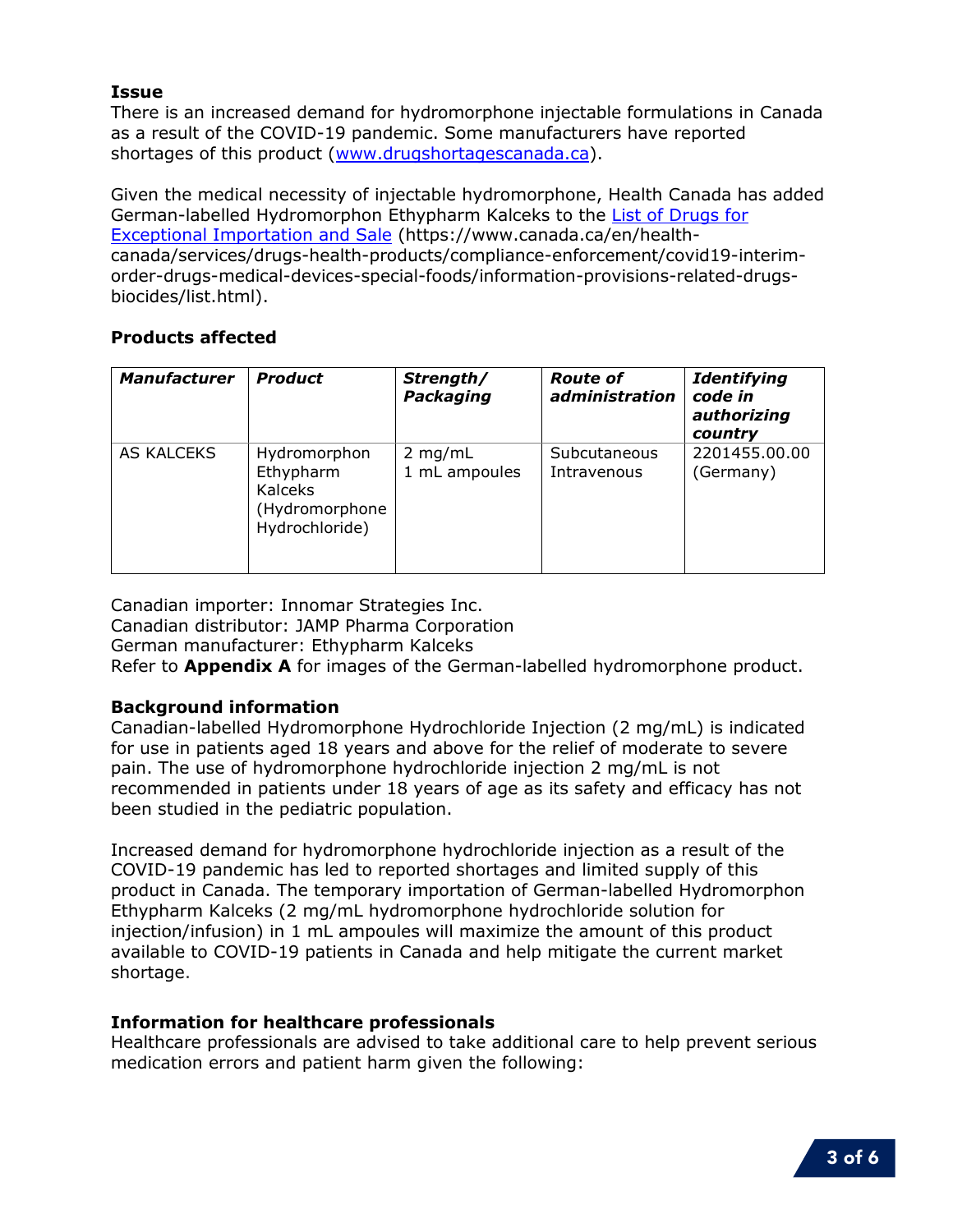• In Canada, the use of TALLman lettering of the drug name, HYDROmorphone, is a risk minimization strategy recommended for the labelling of hydromorphone products to help accentuate the difference in its name compared to morphine, the medication with which it is commonly confused. TALLman lettering is not used for the German-labelled hydromorphone products.

Healthcare professionals are advised to use the Canadian-labelled prescribing information as a reference (https://health-products.canada.ca/dpd-bdpp/indexeng.jsp), taking into consideration the following differences:

- In Canada, hydromorphone products are **indicated for use in patients aged 18 years and above.** In Germany, Hydromorphon Ethypharm Kalceks products are indicated for use in patients aged 12 years and above.
- In Canada, hydromorphone injection **is approved for subcutaneous, intramuscular or slow intravenous administration**. The foreign labels include the subcutaneous and intravenous routes of administration only. However, there are no qualitative or quantitative differences in the drug product formulation between the German-labelled product and the Canadianlabelled product.

Proper selection of the intended product must be confirmed to avoid confusion with other injectable products, including other opioid injections.

#### **Action taken by Health Canada**

The Minister of Health signed the Interim Order Respecting Drugs, Medical Devices and Foods for a Special Dietary Purpose in relation to COVID-19

(https://www.canada.ca/en/health-canada/services/drugs-health-

products/compliance-enforcement/covid19-interim-order-drugs-medical-devicesspecial-foods.htm). Drugs included on the List of Drugs for Exceptional Importation and Sale referenced in the Interim Order are eligible for the exceptional importation and sale provisions provided for in the Interim Order. Health Canada has added hydromorphone hydrochloride solution for injection to this list, which permits the importation and sale of German-labelled Hydromorphon Ethypharm Kalceks 2 mg/mL solution for injection/infusion.

Health Canada has worked with JAMP Pharma Corporation to prepare this alert for hydromorphone hydrochloride. Health Canada is communicating this important safety information to healthcare professionals via the Recalls and Safety Alerts Database on the Healthy Canadians Web Site

(https://healthycanadians.gc.ca/recall-alert-rappel-avis/index-eng.php). This communication update will be further distributed through the MedEffect™ e-Notice email notification system.

#### **Report health or safety concerns**

Managing marketed health product-related side effects depends on healthcare professionals and consumers reporting them. Any case of serious or unexpected side effects in patients receiving Hydromorphon Ethypharm Kalceks should be reported to JAMP Pharma Corporation or Health Canada.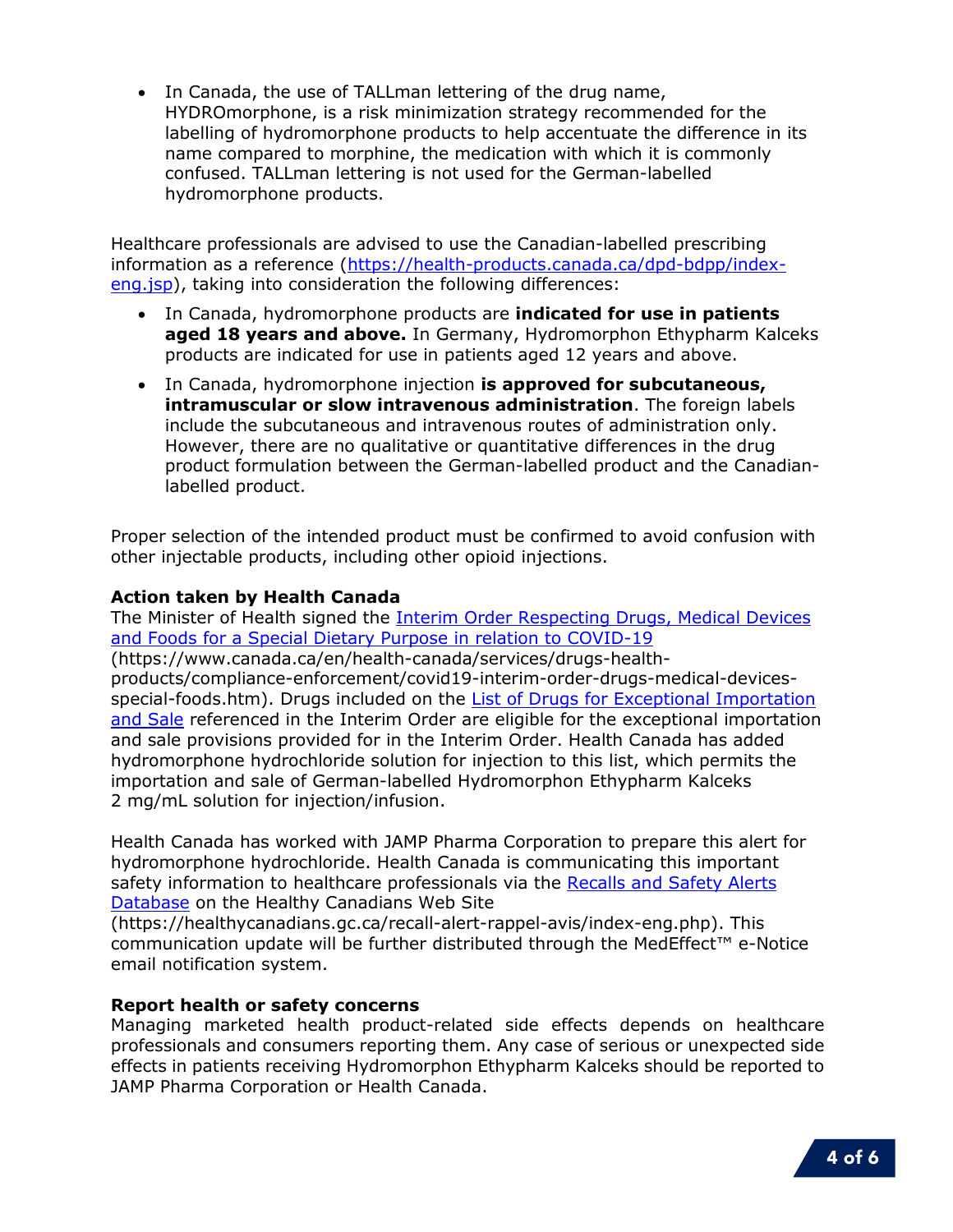### **JAMP Pharma Corporation**

1310, Nobel, Boucherville QC J4B 5H3

Email: medinfo@jamppharma.com

Telephone: 1-866-399-9091 Fax: 1-866-399-9092

#### **To correct your mailing address or fax number, contact JAMP Pharma Corporation**

You can report any suspected adverse reactions associated with the use of health products to Health Canada by:

- Calling toll-free at 1-866-234-2345; or
- Visiting MedEffect Canada's Web page on Adverse Reaction Reporting (https://www.canada.ca/en/health-canada/services/drugs-health-products/medeffectcanada/adverse-reaction-reporting.html) for information on how to report online, by mail or by fax.

For other health product inquiries related to this communication, contact Health Canada at:

Regulatory Operations and Enforcement Branch E-mail: hc.hpce-cpsal.sc@canada.ca

'W

Patrizia Franco Senior Director, Regulatory Affairs JAMP Pharma Corporation